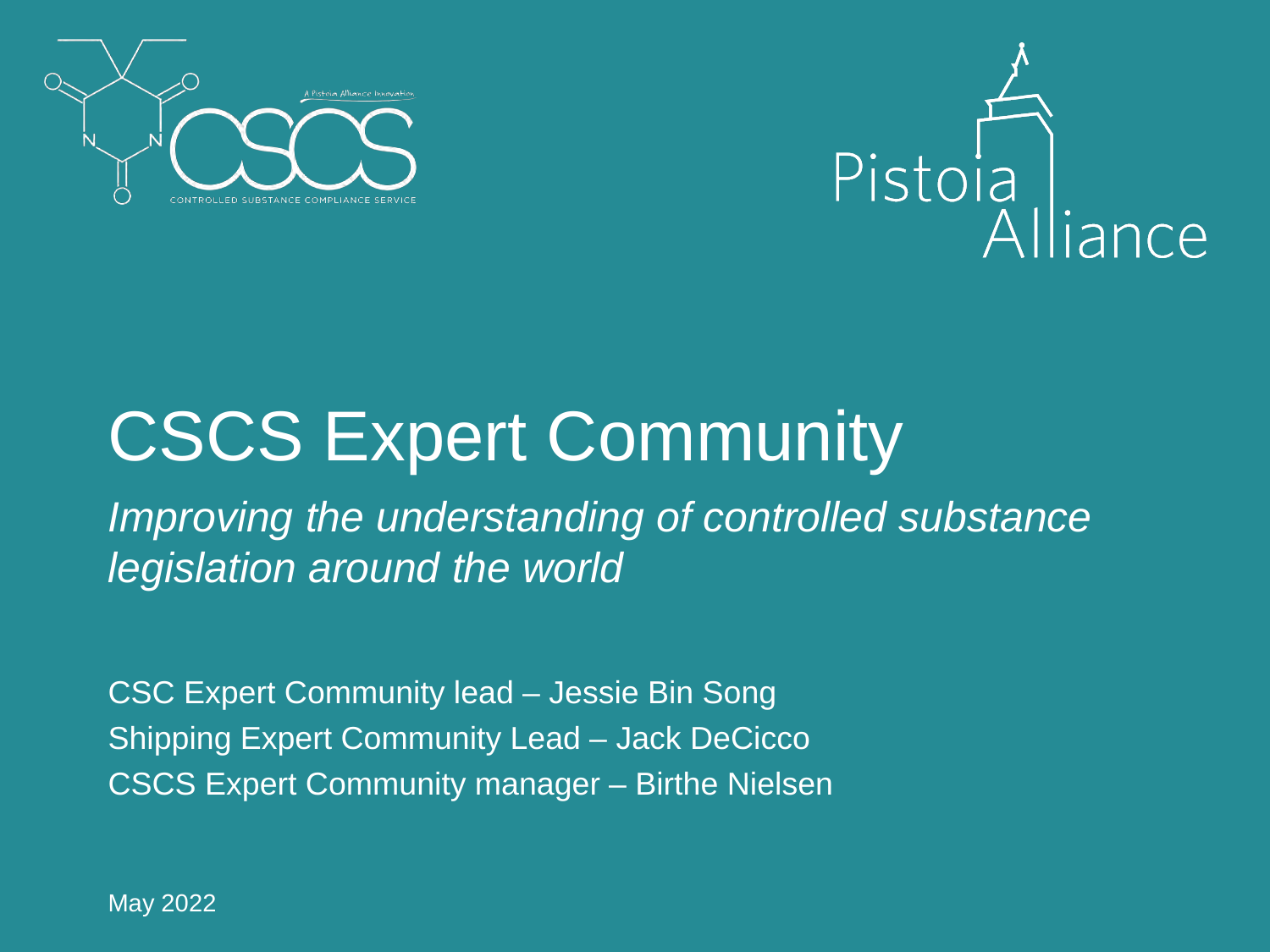## CSCS Expert Community



The Controlled Substance & Shipping Expert Communities provides a forum for industry compliance officers and compound managers to share best practice in controlled substance compliance and cross-boarder shipping legislation worldwide, and update their awareness of new legislation. Our members include major pharma and specialist software providers.

#### **Steering Committee**





**© ChemAxon** 

**U** NOVARTIS



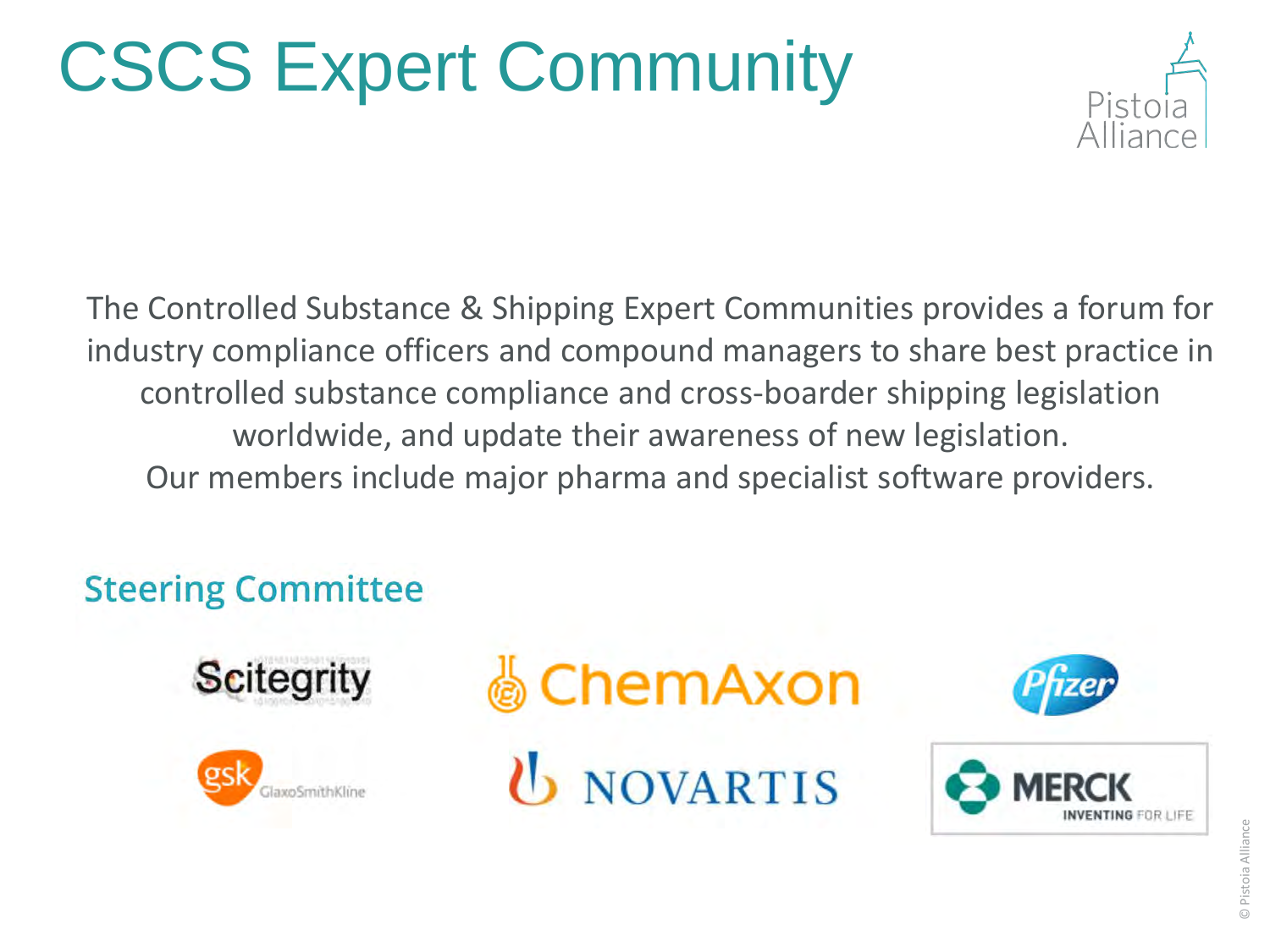#### How does the group work?



Whole team meetings with invited speakers are held on-line quarterly. Members are widely spread across Europe, North America and China. Extra meetings are occasionally called if needed.

The steering committee is made up of a single representative from each organisation that contributes financially. It meets quarterly, to steer the group's activities and hold more detailed discussions. A contribution of \$7K is requested for members to be part of the steering committee.

Jack DeCicco (GSK) and Jessie Bin Song (Merck) are the chairs of the groups and oversees the strategy.

Birthe Nielsen (Pistoia Alliance) is the coordinator.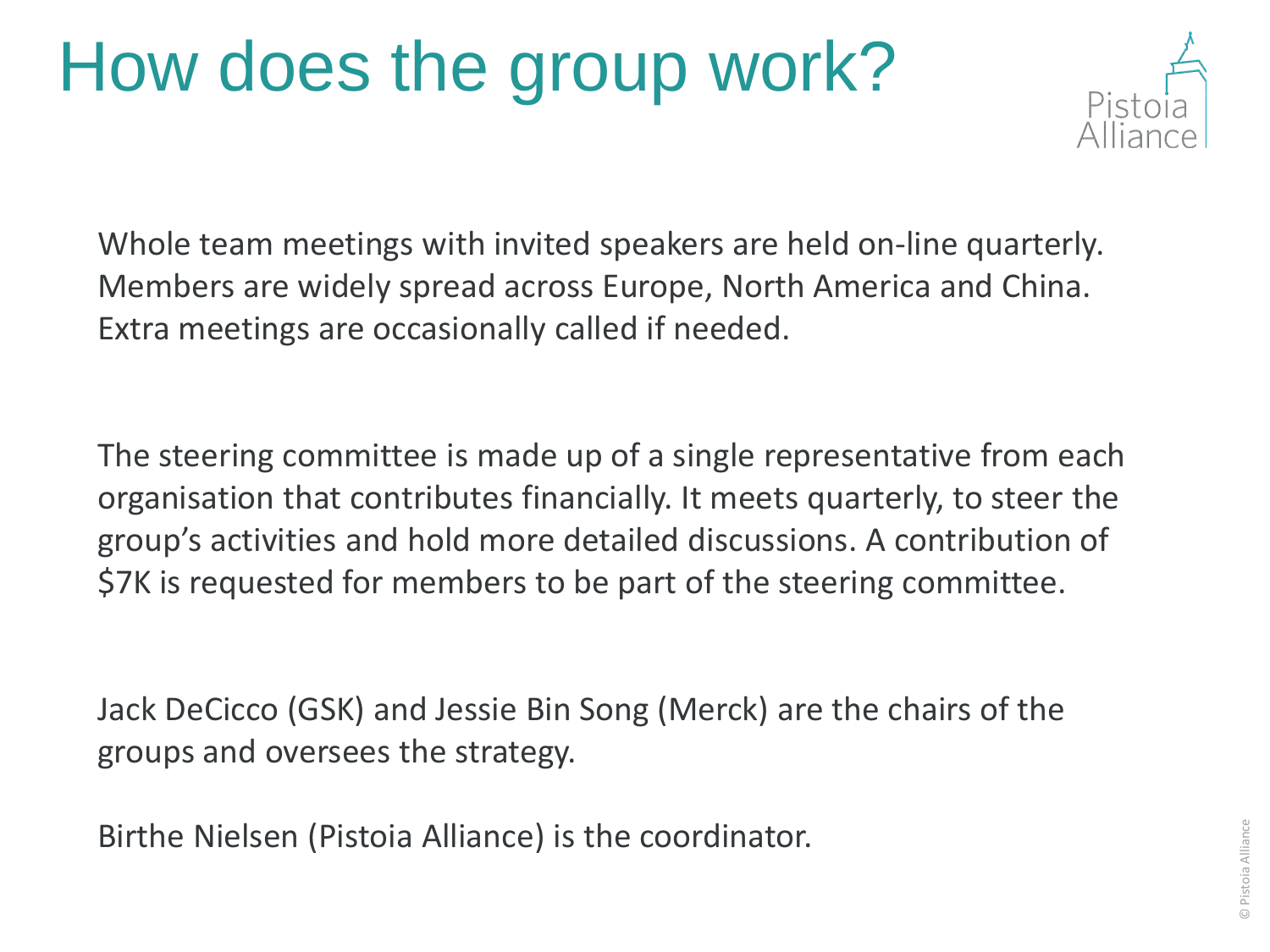### CSCS Activities

# Pistr

#### *Enhancing best practice*





**Marine M.D. Schools**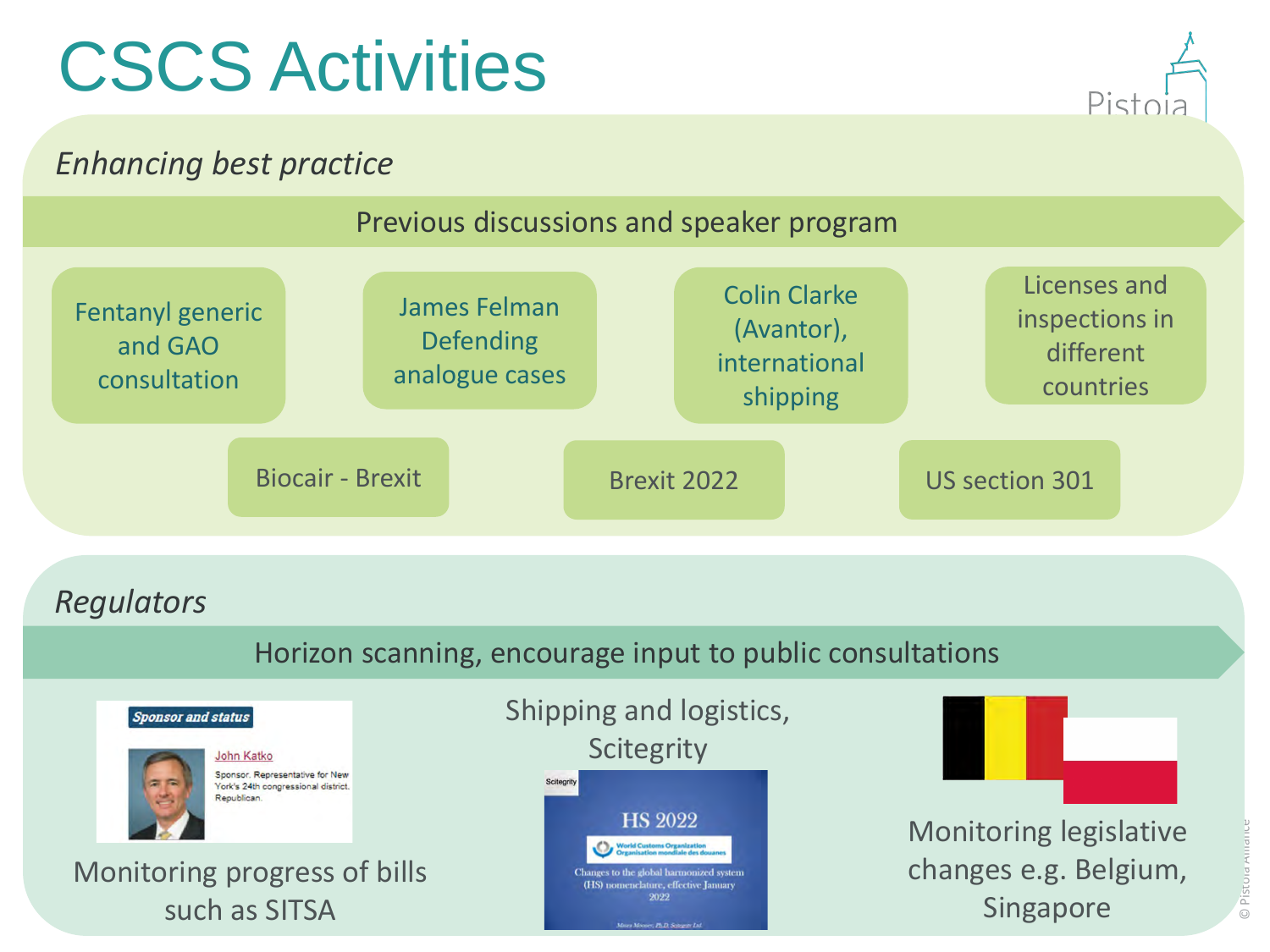



A company must be a member of the Pistoia Alliance.

Each company may send as many participants as they wish to the meetings.

Details of how to join are available from [cscs@pistoiaalliance.org](mailto:birthe.nielsen@pistoiaalliance.org)